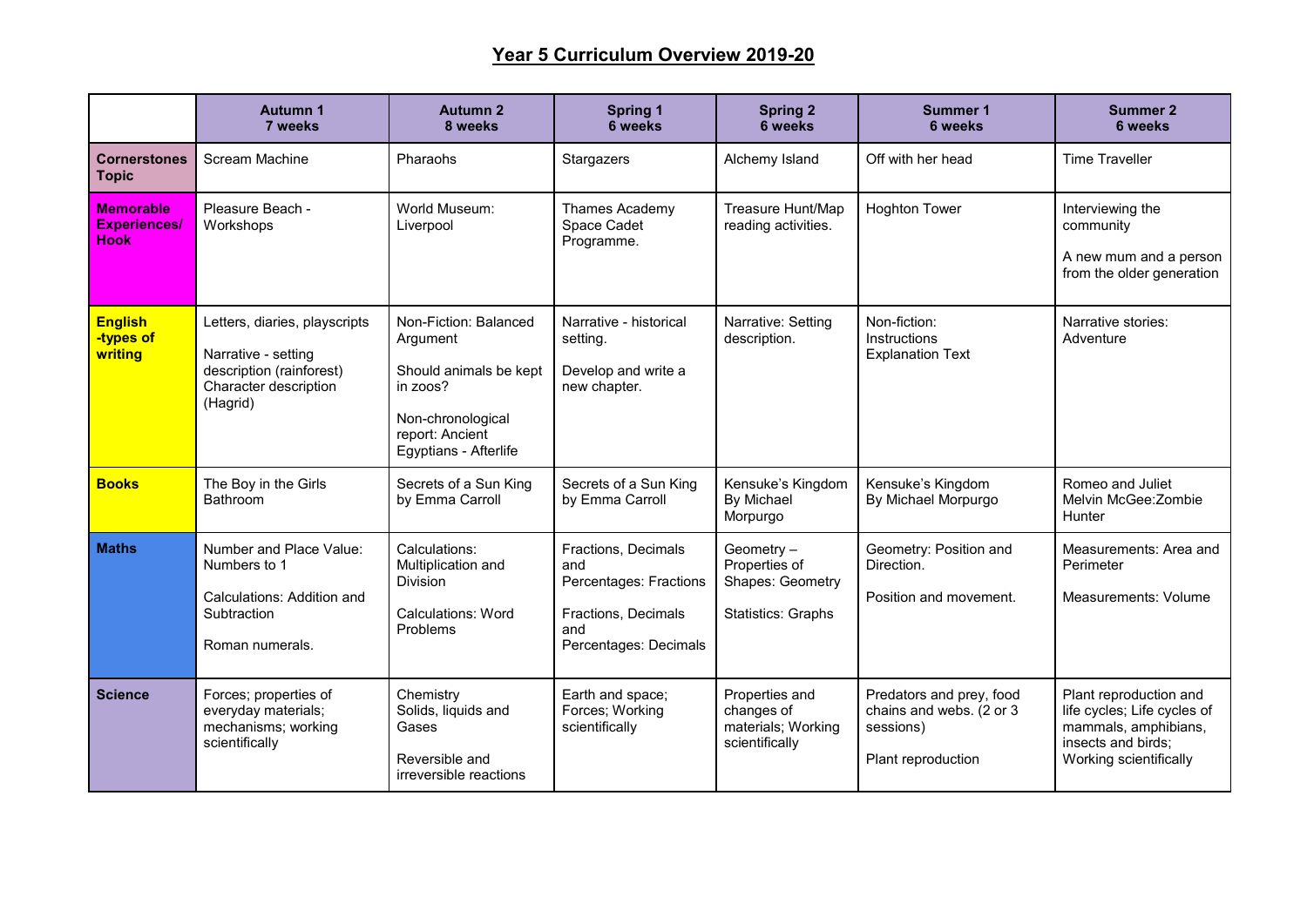| <b>Year long</b><br>study | Explore the hedge habitat at Stannah Country Park.                                                                                                                                                                                                                           |                                                                               |                                                                                     |                                                                                                      |                                                      |                                                           |  |
|---------------------------|------------------------------------------------------------------------------------------------------------------------------------------------------------------------------------------------------------------------------------------------------------------------------|-------------------------------------------------------------------------------|-------------------------------------------------------------------------------------|------------------------------------------------------------------------------------------------------|------------------------------------------------------|-----------------------------------------------------------|--|
| <b>Computing</b>          | Digital photography;<br>creating digital maps;<br>effective online research;<br>logical reasoning and<br>algorithms; safe and<br>respectful use of<br>technology; online<br>discussions; digital posters<br>Need to look at software to<br>check that this is<br>achievable. |                                                                               | Programming; Stop-<br>frame animation                                               | Digital photography<br>Debugging<br>programs; Gaming                                                 | Research; Data handling;<br>presentation             | Digital portraits;<br>Data logging; Online<br>research    |  |
| Geography                 | Theme parks in the uk and<br>overseas<br><b>Tourism</b><br>Land use                                                                                                                                                                                                          | Human and Physical<br>features of Egypt:<br>Pyramids, The Nile and<br>Tourism | Locating physical<br>features                                                       | Map reading; Using<br>coordinates:<br>Human and<br>physical features                                 | Historic maps                                        | Changes in the local<br>community                         |  |
| <b>History</b>            | The history of Blackpool<br>Pleasure Beach                                                                                                                                                                                                                                   | Ancient Egypt                                                                 | Significant individuals -<br>Galileo Galilei, Isaac<br>Newton; 1960's Space<br>Race |                                                                                                      | The Tudors                                           | Changes over the last<br>century                          |  |
| Art                       | Photography; image editing                                                                                                                                                                                                                                                   | Drawing: focus on still<br>life: Egyptian Artefacts                           | Printing; Design                                                                    |                                                                                                      | Portraits; sketching Tudor<br>fashions; 3D modelling | Collage Great artists -<br>Andy Warhol, Salvador<br>Dali. |  |
| DT                        | Ride design; programming<br>models; mechanical<br>systems; working models;<br>evaluation; food                                                                                                                                                                               | Clay and Ceramics                                                             | Selecting materials;<br>Design research;<br><b>Structures; Evaluation</b>           | Electrical circuits;<br>Designing a board<br>game                                                    |                                                      | Selecting materials                                       |  |
| <b>Music</b>              |                                                                                                                                                                                                                                                                              | Charanga<br>Singing                                                           | Charanga<br>Space-inspired music<br>and lyrics                                      | Charanga<br>Composing;<br>Recording and<br>editing software;<br>Atmospheric music;<br>Graphic scores | Charanga<br>Tudor music; composition                 |                                                           |  |
| <b>PE</b>                 | Health and fitness.                                                                                                                                                                                                                                                          | <b>Athletics</b>                                                              | Net and wall games.<br>Tennis                                                       | Invasion games.<br>Hockey                                                                            | Invasion games.<br><b>Basketball</b>                 | Striking and fielding<br>Cricket                          |  |